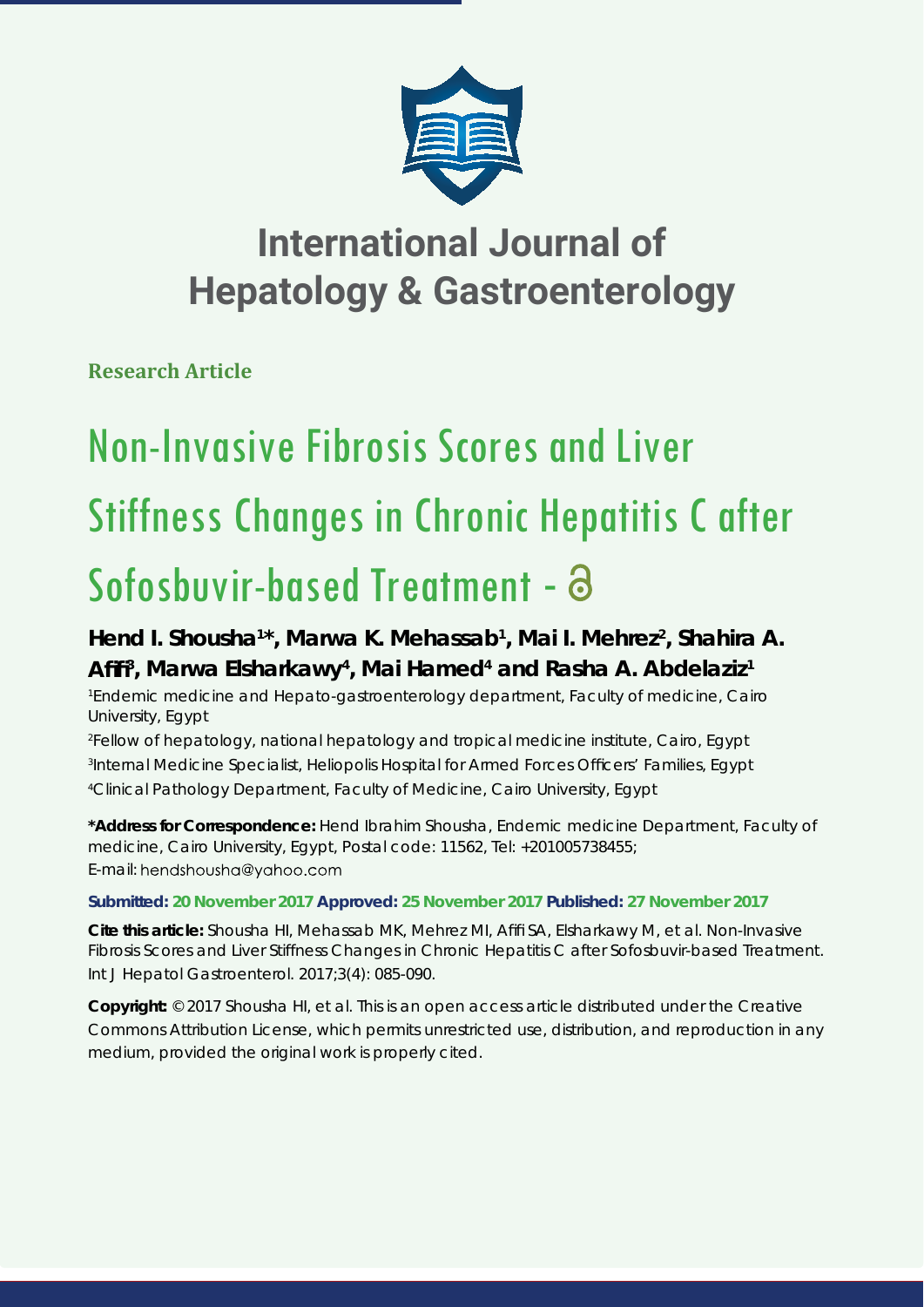#### **ABSTRACT**

Background: The precise evaluation of hepatic fibrosis is crucial in the management of Chronic Hepatitis C (CHC). Multiple noninvasive serological scores and devices have been used in the accurate prediction of fibrosis however; early changes in non-invasive biomarkers of liver fibrosis following antiviral therapy are widely unknown. We aim to evaluate changes of liver stiffness and 6 noninvasive serological fibrosis scores, easy to calculate particularly in poor areas, following sofosbuvir- based treatment.

**Methods:** This is a cohort study that included 155 CHC Egyptian patients. Transient elastography values were recorded as well as Aspartate Aminotransferase-To-Platelet Ratio Index (APRI), FIB-4, Lok score, fibrosis index, King Score and fibro Q score were calculated at baseline and 12 weeks post-treatment.

Results: There was a significant decline of aminotransferases and hemoglobin levels in all patients. There was a significant improvement in all studied fibrosis scores 12 weeks post-treatment except the fibrosis index. Liver stiffness measurements were significantly lower 12-weeks post-treatment (10  $\pm$  8.06 vs 9.27  $\pm$  8.51 kPa, P-value = 0.001). 145 (93.6%) patients achieved sustained virological response. There was no difference between responders and non-responders in baseline or post treatment liver stiffness or fibrosis scores values.

**Conclusion:** Sofosbuvir-based treatment resulted in a clinically significant improvement in parameters of liver fibrosis.

Keywords: Fibrosis scores; Liver stiffness; Non-invasive fibrosis assessment; Chronic hepatitis C; Sofosbuvir-based treatment

#### **INTRODUCTION**

Hepatitis C Virus (HCV) is a worldwide aetiology of chronic hepatic insult particularly in Egypt where the main genotype is genotype 4 which is responsible for over 90% of infections, and the remaining is due to genotype-1 [1,2]. Chronic Hepatitis C (CHC) infection leads to progressive liver fibrosis, end-stage liver disease then hepatocellular carcinoma (HCC). Successful treatment leading to a Sustained Virologic Response (SVR) has been associated with a reduction of risk of all-cause mortality [3]. The development of Direct-Acting Antiviral (DAAs) therapies showed a promising future for HCV treatment with higher response rates, shortened and simplified treatment regimens and reduced treatment-related side effects [4].

Liver fibrosis regression has been a main topic of research for decades. Previous studies reported that regression of liver fibrosis in CHC patients is possible with the usage of potent antiviral agents through improving hepatic necro-inflammation and alleviating damage in patients with SVR. This regression of fibrosis leads to a reduced risk of liver-related complications such as decompensation and variceal bleeding [5-7]. Liver Stiffness Measurement (LSM) using Fibroscan allowed non-invasive staging of liver fibrosis and cirrhosis with proven clinical accuracy [8]. Previously, differences in liver stiffness measurements during and after interferon-based regimens were examined by several studies [9,10].

Several non-invasive serological markers have been also reported to predict the presence of significant fibrosis and/or cirrhosis in CHC patients with adequate accuracy. Some of these markers are based on routine laboratory data that are readily available in most hospital files [11-13]. In addition, they have been used to longitudinally follow patients with CHC and to assess the effect of antiviral therapy [14]. Transient elastography or serum biomarkers, are proved to be adequate for diagnosis of severe fibrosis/cirrhosis patients with HCV or HIV-HCV co-infection. They also can be used to prioritize patients for CHC treatment based on the stage of the disease [15]. The aim of the present study was to evaluate the changes of liver stiffness measurements and non-invasive fibrosis scores following Sofosbuvirbased treatment regimens in Egyptian patients with CHC.

#### **PATIENTS AND METHODS**

This is a cohort study that recruited 155 Egyptian patients with chronic hepatitis C who were collected and followed up in the period between February 2015 and October 2016. All patients were candidates for anti-viral therapy according to the guidelines of the National Committee for Control of Viral Hepatitis (NCCVH). The patients were recruited from the National Hepatology & Tropical Medicine Research Institute (NHTMRI) and Kasr Al-Aini Viral Hepatitis Center (KAVHC), Faculty of Medicine, Cairo University. Treatment regimens included: Sofosbuvir and daclatasvir ± weightbased ribavirin (RBV), sofosbuvir and simeprevir, sofosbuvir and weight-based RBV plus weekly PEGylated interferon (Peg IFN) for 12 weeks. The study was approved by the Ethical Committee for the National Control of Viral Hepatitis of the Ministry of Health. A written informed consent was obtained from all patients. The study was performed in compliance with the ethics principles of the 1975 Declaration of Helsinki and its later amendments with Good Clinical Practice (GCP) guidelines.

Patients were included according to the inclusion criteria approved by NCCVH: patients with chronic HCV infection proven by positive HCV PCR, age 18-75 years, any Body Mass Index (BMI) (weight in kilograms/squared height in meters), Treatment-naive or treatment experienced, any stage of liver fibrosis and patients practicing adequate contraception. Exclusion criteria include: other causes of chronic liver disease e.g. Hepatitis B virus (HBV) or HIV -coinfection, hemochromatosis, alpha 1-antitrypsin deficiency, Wilson disease, autoimmune disease and alcoholic liver disease, HCC and extra-hepatic malignancy.

Participants were subjected to: Full history taking and clinical examination. Routine laboratory investigations including: Complete blood picture, International Normalized Ratio (INR), total serum bilirubin, Alanine Transaminase (ALT), Aspartate Transaminase (AST) and Alfa Fetoprotein (AFP), before start of treatment and at end of treatment. Serum cholesterol and triglyceride, ANA & Thyroid-Stimulating Hormone (TSH) before start of treatment only. Quantitative Polymerase Chain Reaction (PCR) for HCV RNA (Cobas Amplicor, HCV Roche, Branchburg, NJ, USA, v 2.0, detection limit 15 IU/mL), before start of treatment, at end and 12 weeks followed treatment, Electrocardiography (ECG), abdominal ultrasound. Liver biopsy was not done to all participants as it is no more included in the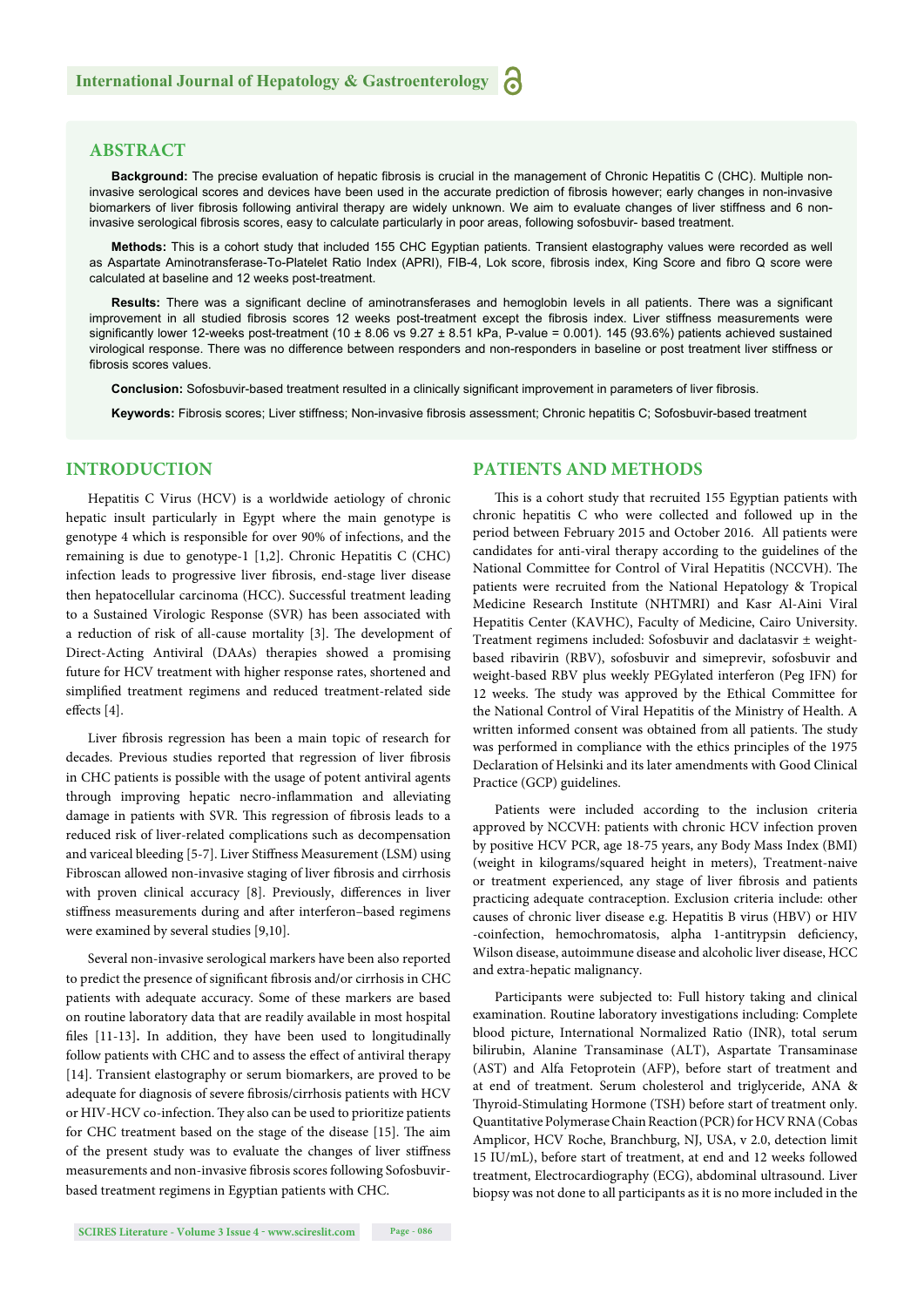#### **International Journal of Hepatology & Gastroenterology**

NCCVH guidelines for treatment of hepatitis C and it was replaced by fibroscan.

#### **Calculated fibrosis scores**

- ➢ **Aspartate aminotransferase-to-platelet ratio index (APRI):** was calculated using Wai's formula = (AST/upper limit of normal)/platelet count (expressed as platelets  $\times$  109/L)  $\times$  100  $[16]$
- ➢ **FIB-4 score** was calculated using Sterling's formula = [age (years) x AST (IU/L)]/[platelet count(109/L) x ALT (IU/L)1/2] [17]
- ➢ **Lok Score:** log odds = 5.56 0.0089 x platelet count (103/ mm3) + 1.26 x (AST/ALT) + 5.27 x INR [18].
- ➢ **Fibrosis index (FI score):** 8 0.01 × number of platelets  $(10^9/L)$  - albumin (g/dL) [19].
- ➢ **King score:** age (years) × AST (U/L) × INR/number of platelets  $(10^9/L)$  [20]
- $\triangleright$  **Fibro Q:**  $[(10 \times \text{age (years}) \times \text{AST} \times \text{PT INR}) / (\text{PLT} \times \text{ALT})]$ [21]

#### **Transient Elastography (TE)**

Liver stiffness was recorded to all patients before treatment and 12 weeks after the end of treatment. The clinical and laboratory data were collected at the time of transient elastography. The fibroscan (Echo sense Version 13 - 05/2009; software version 1.40, Paris) machine was performed at Endemic Medicine Department, Faculty of Medicine, Cairo University by a competent operator while blinded to the patients' clinical and laboratory data. Patients were fasting for a minimum of 6 h prior to TE.

LSM were taken in the right lobe of the liver in between the 9th to 11th intercostal spaces. Results were regarded as valid when: A number of 10 valid shots. A success rate (the ratio of valid readings to the total number of readings) above 60%. An interquartile range (IQR, reflecting the variability of LSM) <30% of the median LSM. The median value of LSM is expressed in kilopascal (kpa). Cut off values for liver stiffness measurements in Kpa in relation to Metavir score used during this study were according to de Ledinghen and Vergniol [22]. Patients were divided according to their LSM: non-significant fibrosis (< F2): 0-8.7 Kpa, significant fibrosis ( $\geq$ F2-<F4): 8.8-14.4 Kpa. And Cirrhosis (F4): ≥14.5 Kpa. Patients with cirrhosis were also screened for esophageal varices.

#### **Statistical methods**

Data were coded and entered using the statistical package SPSS (Statistical Package for the Social Sciences) version 23. Data was summarized using mean, standard deviation, median, minimum and maximum in quantitative data and using frequency (count) and relative frequency (percentage) for categorical data. Comparisons between quantitative variables were done using the non-parametric Mann-Whitney test. For comparison of serial measurements (before and after) within each patient the non-parametric Wilcoxon signed rank test was used [23]. Correlations between quantitative variables were done using Spearman correlation coefficient [24]. P-values less than 0.05 were considered as statistically significant. ROC curve was constructed with area under curve analysis performed to detect best cutoff value of steatosis for detection of responders.

#### **RESULTS**

This study included 155 Egyptian patients with chronic hepatitis C who completed the 3 months post treatment follow up period. They received sofosbuvir based treatment regimen if the form of: 82 patients: received Sofosbuvir 400 mg/day and daclatasvir 60 mg/day ± weight-based RBV (1000 mg [below 75 kg] to 1200 mg [above 75 mg]) for 12 weeks. Forty-two patients received Sofosbuvir 400 mg/d and simeprevir  $150 \text{ mg/d}$  for  $12$  weeks. Thirty-one patients received Sofosbuvir (400 mg) and weight-based RBV (1000 mg [below 75 kg] to 1200 mg [above 75 mg]) plus weekly Peg IFN for 12 weeks.

Demographic and laboratory features of the studied patients are shown in tables 1 and 2. The mean age of the studied patients was  $45.78 \pm 11.6$  years with female predominance (60.6%). 81.9% were non- cirrhotic and 88.4% were Treatment-naïve. AST, ALT and hemoglobin levels significantly decreased in all patients 12 months post treatment.

Liver stiffness measurements mean values were found to be significantly reduced post treatment in all patients ( $p$ -values =  $0.001$ ) (Tables 3) but when we studied the changes in the distribution of patients among fibrosis stages after treatment we found no significant difference in their distribution among the fibrosis stages (Table 4).

APRI, Fib-4, LOK score, King Score and Fibro Q score mean values significantly reduced in all patients 12 months post-treatment. Fibrosis index was the only score that was not affected by treatment (Tables 3). No statistically significant difference was noticed in serum albumin, bilirubin, INR, Alfa fetoprotein (AFP).

| <b>Table 1:</b> Baseline characteristics of the studied patients. |                           |
|-------------------------------------------------------------------|---------------------------|
| Variant Number (%)                                                | Total ( $N = 155$ )       |
| Age (yrs.) mean ±SD                                               | $45.78 \pm 11.6$          |
| Sex<br>Females<br>Male                                            | 94 (60.6%)<br>61 (39.4%)  |
| Naive                                                             | 137 (88.4%)               |
| Prior Peg/ RBV treatment failures                                 | 18 (11.6%)                |
| Cirrhotic<br>Non-cirrhotic                                        | 28 (18.1%)<br>127 (81.9%) |
| SVR <sub>12</sub>                                                 | 145 (93.6 %)              |
| Relapsers                                                         | $10(6.4\%)$               |
| SD = Standard Deviation                                           |                           |

| <b>Table 2:</b> Demographic & laboratory features before treatment and 12 weeks |  |
|---------------------------------------------------------------------------------|--|
| post treatment of the studied patients.                                         |  |

|                    | Total                |                                                                            |         |  |  |  |
|--------------------|----------------------|----------------------------------------------------------------------------|---------|--|--|--|
| Variant            | Mean ± SD            | P                                                                          |         |  |  |  |
|                    | <b>Pre-treatment</b> | 12 weeks post-<br>treatment                                                | value   |  |  |  |
| Hemoglobin (g/ dL) | $13.19 \pm 1.97$     | $12.57 \pm 1.68$                                                           | < 0.001 |  |  |  |
| TLC / cmm          | $6.1 \pm 2.09$       | $6.1 \pm 1.9$                                                              | 0.733   |  |  |  |
| Platelets / cmm    | 215129.03 ± 83109.67 | 212980.65 ± 79403.17                                                       | 0.518   |  |  |  |
| ALT (U/L)          | $43.24 \pm 20.5$     | $24.18 \pm 13.91$                                                          | < 0.001 |  |  |  |
| AST (U/L)          | $39.6 \pm 19.14$     | $26.7 \pm 12.67$                                                           | < 0.001 |  |  |  |
| Albumin (g/dL)     | $4.06 \pm 0.5$       | $4.11 \pm 0.51$                                                            | 0.155   |  |  |  |
| Bilirubin (mg/dL)  | $0.72 \pm 0.29$      | $0.75 \pm 0.34$                                                            | 0.276   |  |  |  |
| INR.               | $1.07 \pm 0.14$      | $1.07 \pm 0.11$                                                            | 0.422   |  |  |  |
| AFP (IU/mL) IQR'   | 2.5 to 6.11          | 3.1 to 6.2                                                                 | 0.332   |  |  |  |
|                    |                      | SD: Standard Deviation; TLC: Total Leucocytic count; AFP: Alfa fetoprotein |         |  |  |  |

 $IQR:$  Inter quartile (1<sup>st</sup> to 3<sup>rd</sup> quartile), Not statistically significant P value is > 0.05.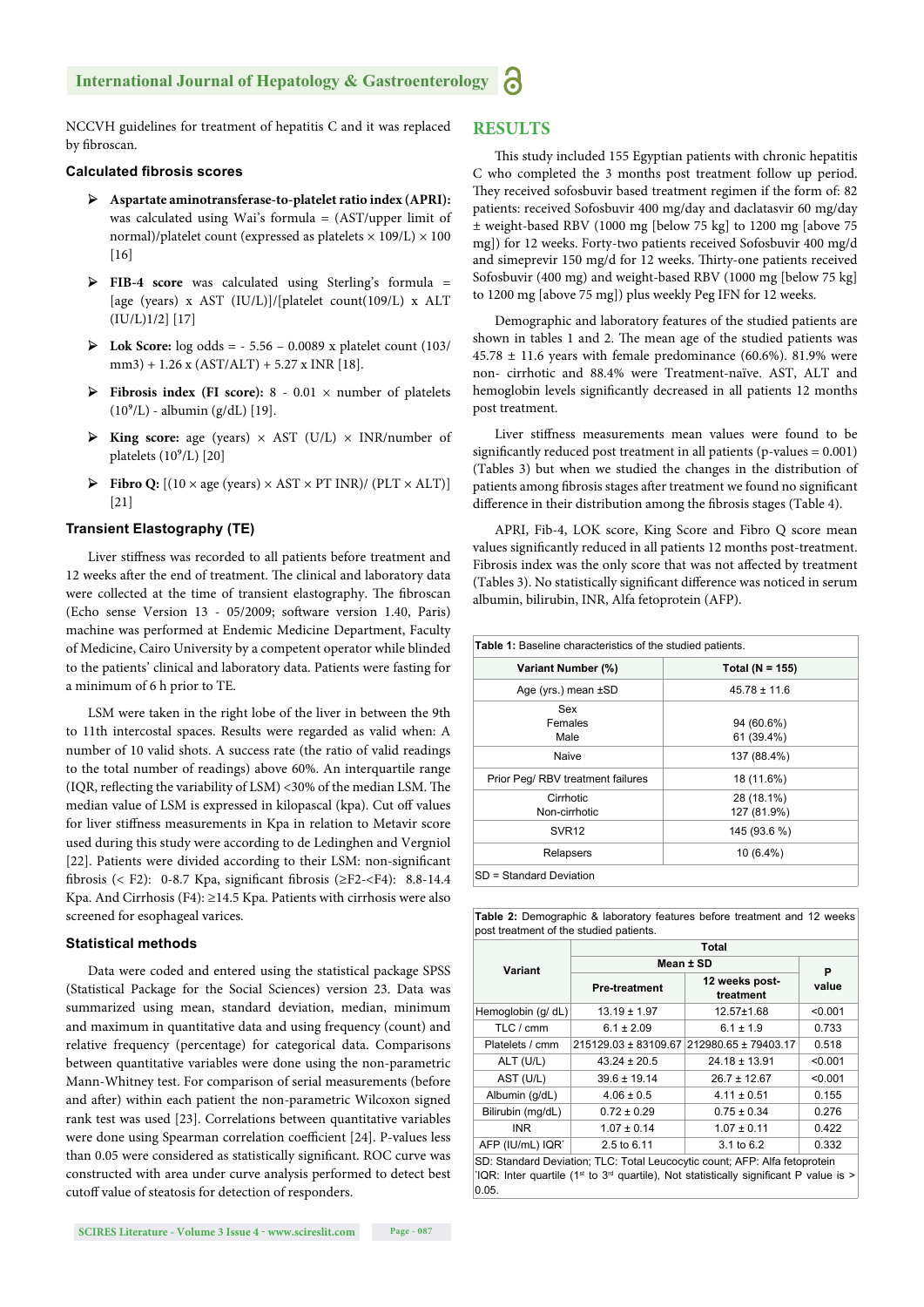Patients who achieved SVR with negative HCV-PCR after 12 weeks (SVR12) were 145 (93.6%) patients while 10 (6.4%) patients were relapsers as shown in table 1. When we compared LSM and the studied fibrosis scores values between responders and relapsers, we found no statistically significant difference (Table 5).

#### **DISCUSSION**

The major goals for CHC treatment are achieving high rates of SVR and improving HCV-induced liver fibrosis. Direct acting antivirals (DAAs) does not have an anti-fibrotic effect but mainly concerned with viral eradication [25,26]. In spite of the gradual decrease in liver fibrosis after SVR, hepatic fibrosis is still present and its accurate and repeated estimation is required [14]. Repeated liver biopsies in HCV patients carry a significant risk of complications, thus non-invasive techniques are now frequently used to assess fibrosis stage before and after HCV therapy. Transient elastography has been validated for the non-invasive assessment of liver fibrosis in CHC [27,28]. The aim of the present study was to assess the changes in liver stiffness measurements by transient elastography and the changes in different serological fibrosis scores as determined by APRI, FIB-4, Lok score, fibrosis index, King Score and fibro Q score following HCV treatment with sofosbuvir based regimens.

Similar to Bachofner, et al. and Elsharkawy, et al. [14,29], our study revealed that liver stiffness measurements significantly declined 12 weeks following the end of antiviral therapy. In addition, there was a significant improvement in all studied fibrosis scores except the fibrosis index. These scores are affected by the reduction of AST, ALT denoting significant improvement of liver fibrosis and necroinflammation (as reflected by AST and ALT) following Sofosbuvir treatment. The present study did not reveal a significant improvement in platelet count that Elsharkawy, et al. [14] reported in their cirrhotic

| Variable                 | <b>Pre treatment</b> | <b>Post treatment</b> | P value |
|--------------------------|----------------------|-----------------------|---------|
| Liver stiffness<br>(Kpa) | $10 \pm 8.06$        | $9.27 \pm 8.51$       | 0.001   |
| <b>APRI</b>              | $0.58 \pm 0.5$       | $0.37 \pm 0.28$       | < 0.001 |
| FiB4                     | $1.67 \pm 1.48$      | $1.41 \pm 1.07$       | 0.005   |
| Lok score                | $-61 \pm 1.24$       | $-29 \pm 1.17$        | < 0.001 |
| Fibrosis index           | $3.72 \pm 0.53$      | $3.68 \pm 0.53$       | 0.202   |
| King score               | $12.39 \pm 13.74$    | $7.87 \pm 9.66$       | < 0.001 |
| Fibro Q score            | $2.92 \pm 2.77$      | $3.40 \pm 3.22$       | < 0.001 |

patients. This may be explained by our different patients' distribution within the fibrosis stages as the majority of our patients did not have liver cirrhosis (81.9%). The fibrosis index did not show a significant change and this may be attributed to the presence of serum albumin within the score that did not show significant changes after treatment. The improvement in serum albumin level and consequently the synthetic function of the liver may require longer duration to improve as reported by Maruoka, et al. [30] who found that serum albumin level increased gradually over the first 2 years following combined interferon therapy then plateaued while ALT level decreased rapidly during the first 6 months of therapy

The advantage of combining unrelated noninvasive methods for assessment of liver fibrosis, such as transient elastography and serum biomarkers, is more effective for detecting significant fibrosis than combining two serum biomarkers. In addition, transient elastography allows direct measurement of the liver structure [28,31].

Although Bachofner, et al., [29] raised an issue that the early improvements in LSMs and fibrosis scores 12 weeks after the end of treatment is not due to a true fibrosis regression but related to a reduction of inflammation and related interstitial oedema but when they followed these changes after 9 months they confirmed further reductions in LSM and fibrosis scores. So we assume that even if the early changes are related to necro-inflammation improvement with or without mild improvement in fibrosis, as the current study revealed a non-significant change in patients' distribution within the fibrosis stages, but the actual fibrosis will improve overtime after viral eradication.

The influence of HCV-induced necro-inflammatory process on LSM is controversial. Some studies suggested that LSM increases with enhanced necro-inflammatory activity of the liver [9,31] and the resolution of this necro-inflammatory activity following antiviral treatment correlated with AST and ALT which normalize following anti-viral therapy. Other studies revealed that inflammatory activity didn't affect LSM [31,32].

Transient elastography could be used to monitor potential regression of liver fibrosis after IFN treatment and may predict the treatment outcome of chronic hepatitis C as demonstrated in several clinical studies [33,34]. However, few studies have studied the role of fibroscan in detecting the dynamics of hepatic fibrosis and changes in LSM in SVR patients following DAAs treatment. [25,29,34].

In conclusion, sofosbuvir-based treatment regimens for CHC result in a rapid significant reduction in LSM as measured by transient elastography although we found no significant change in the distribution of patients among the fibrosis stages. There was a

| <b>Fibrosis stage</b> | Total<br>$(N = 155)$ |                | Group 1<br>$(N = 82)$ |                | Group 2<br>$(N = 42)$ |                | Group 3<br>$(N = 31)$ |                       |
|-----------------------|----------------------|----------------|-----------------------|----------------|-----------------------|----------------|-----------------------|-----------------------|
| N (%)                 | <b>Pre-treatment</b> | Post-treatment | <b>Pre-treatment</b>  | Post-treatment | <b>Pre-treatment</b>  | Post-treatment | <b>Pre-treatment</b>  | <b>Post-treatment</b> |
| $<$ F2                | 95(61.3)             | 111(71.6)      | 49 (59.7)             | 54 (65.9)      | 24(57.1)              | 31 (73.8)      | 22(71)                | 26 (83.9)             |
| $2F2 - < F4$          | 32(20.6)             | 21(13.6)       | 17(20.8)              | 13 (15.8)      | 10(23.9)              | 5(11.9)        | 5(16.1)               | 3(9.6)                |
| F <sub>4</sub>        | 28 (18.1)            | 23(14.8)       | 16 (19.5)             | 15 (18.3)      | 8(19)                 | 6(14.3)        | 4(12.9)               | 2(6.5)                |
| P value               |                      | 0.134          |                       | 0.668          | 0.241                 |                |                       | 0.498                 |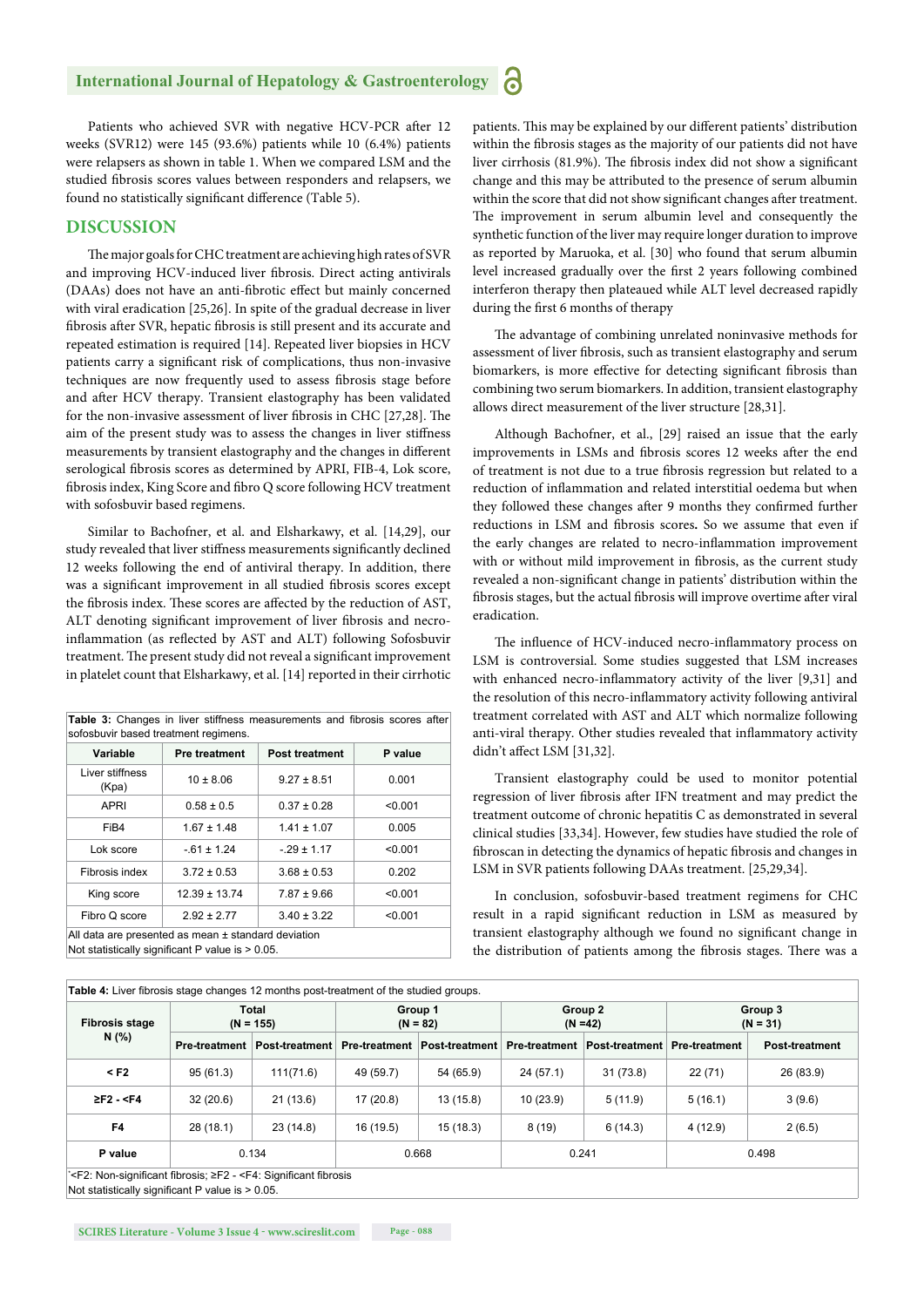**Table 5:** Pre-treatment and post treatment changes in liver stiffness

| <b>Fibrosis score</b>    | <b>Responders</b> | Non-responders                 | P-value |
|--------------------------|-------------------|--------------------------------|---------|
|                          |                   | <b>Pre-treatment</b>           |         |
| Liver stiffness<br>(Kpa) | $10 \pm 8.1$      | $10.02 \pm 7.38$               | 0.928   |
| <b>APRI</b>              | $0.58 \pm 0.50$   | $0.61 \pm 0.5$                 | 0.995   |
| FiB4                     | $1.66 \pm 1.49$   | $2.08 \pm 1.74$                | 0.355   |
| Lok score                | $-0.60 \pm 1.24$  | $-0.88 \pm 1.58$               | 0.710   |
| Fibrosis index           | $3.72 \pm 0.51$   | $3.93 \pm 1.12$                | 0.191   |
| King score               | $12.39 \pm 13.85$ | $12.30 \pm 9.63$               | 0.693   |
| Fibro Q score            | $2.90 \pm 2.79$   | $3.66 \pm 2.28$                | 0.299   |
|                          |                   | The changes in fibrosis scores |         |
| <b>APRI</b>              | $0.21 \pm 0.45$   | $.14 \pm 0.5$                  | .410    |
| FiB4                     | $0.25 \pm 1.13$   | $.61 \pm 1.24$                 | .743    |
| Lok score                | $-0.32 \pm 1.12$  | $-.14 \pm 0.83$                | .550    |
| Fibrosis index           | $0.04 \pm 0.05$   | $.11 \pm 1.36$                 | .491    |
| King score               | $4.58 \pm 11.43$  | $2.11 \pm 10.17$               | .343    |
| Fibro Q score            | $0.21 \pm 0.45$   | $.14 \pm 0.5$                  | .410    |

SD: standard deviation.

significant improvement in all studied fibrosis scores 12 weeks posttreatment except the fibrosis index. These non-invasive fibrosis scores could be helpful in the developing regions of limited resources for patients follow up. The change in LSM values may not be explained by a regression in the actual fibrosis.

#### **CONFLICT OF INTEREST**

All included authors declare absence of any financial or personal relationships with other people or organizations that could inappropriately influence and bias the work.

#### **SUBMISSION DECLARATION**

This work has not been published previously, is not under consideration for publication elsewhere, its publication is approved by all authors and tacitly or explicitly by the responsible authorities where the work was carried out and, if accepted, will not be published elsewhere including electronically in the same form, in English or in any other language, without the written consent of the copyrightholder.

#### **REFERENCES**

- 1. Waked I, Doss W, El-Sayed MH, Estes C, Razavi H, Shiha G, et al. The current and future disease burden of chronic hepatitis C virus infection in Egypt. Arab JG. 2014; 152: 45-52. https://goo.gl/NVoQJ2
- 2. Blach S, Zeuzem S, Manns M, Altraif I, Duberg AS, Muljono DH, et al. Global prevalence and genotype distribution of hepatitis C virus infection in 2015: a modelling study. Lancet Gastroenterol Hepatol. 2017; 23: 161-176. https://goo.gl/Zfx3j5
- 3. Degre D, Serste T, Lasser L, Delwaide J, Starkel P, Laleman W, et al. Sofosbuvir in Combination with Simeprevir +/- Ribavirin in Genotype 4 Hepatitis C Patients with Advanced Fibrosis or Cirrhosis: A Real-World Experience from Belgium. PLoS One. 2017; 12: e0170933. https://goo.gl/SjtR4v
- 4. Gaetano JN. Benefit-risk assessment of new and emerging treatments for hepatitis C: focus on simeprevir and sofosbuvir. Drug Health Patient Saf. 2014; 6:37-45. https://goo.gl/WxmrWj
- 5. Poynard T, McHutchison J, Manns M, Trepo C, Lindsay K, et al. Impact of PEGylated interferon alfa-2b and ribavirin on liver fibrosis in patients with chronic hepatitis C. Gastroenterology 2002; 122: 1303-13. https://goo.gl/2sDZNy
- 6. Shiratori Y, Imazeki F, Moriyama M, Yano M, Arakawa Y, Yokosuka O, et al. Histologic improvement of fibrosis in patients with hepatitis C who have sustained response to interferon therapy. Ann Intern Med 2000; 1327: 517- 24. https://goo.gl/A7WPyp
- 7. Wanless IR, Nakashima E, Sherman M. Regression of human cirrhosis. Morphologic features and the genesis of incomplete septal cirrhosis. Arch Pathol Lab Med. 2000; 124: 1599-607. https://goo.gl/9amd8r
- 8. Lai G and Wong H. Transient elastography: Kill two birds with one stone? World J Hepatol. 2013; 55: 264-274. https://goo.gl/PgwtYd
- 9. Ogawa E, Furusyo N, Toyoda K, Takeoka H, Maeda S, Hayashi J, et al. The longitudinal quantitative assessment by transient elastography of chronic hepatitis C patients treated with PEGylated interferon alpha-2b and ribavirin. Antiviral Res. 2009; 83: 127-34. https://goo.gl/LQexS1
- 10. Wang JH, Changchien CS, Hung CH, Tung WC, Kee KM, Chen CH, et al. Liver stiffness decrease after effective antiviral therapy in patients with chronic hepatitis C: Longitudinal study using Fibroscan. J Gastroenterol Hepatol. 2010; 25: 964-969. https://goo.gl/UDSiBQ
- 11. Poynard T, Imbert-Bismut F, Ratziu V, Chevret S, Jardel C, Moussalli J, et al. Biochemical markers of liver fibrosis in patients infected by hepatitis C virus: longitudinal validation in a randomized trial. J Viral Hepatol. 2002; 9: 128-33. https://goo.gl/jNqV9A
- 12. Sebastiani G, Vario A, Guido M, Noventa F, Plebani M, Pistis R, et al. Stepwise combination algorithms of non-invasive markers to diagnose significant fibrosis in chronic hepatitis C. J Hepatol. 2006; 44: 686-93. https://goo.gl/HcpXbf
- 13. Rosenberg WM, Voelker M, Thiel R, et al. Serum markers detect the presence of liver fibrosis: a cohort study. Gastroenterology. 2004; 127: 1704-13. https://goo.gl/3ujzbA
- 14. Elsharkawy A, Abdel Alem S, Fouad R, El Raziky M, El Akel W, Abdo M, et al. Changes in Liver stiffness measurements and Fibrosis scores following Sofosbuvir based treatment regimens without Interferon. J Gastroenterol Hepatol. 2017. https://goo.gl/VAXCbw
- 15. EASL-ALEH Clinical Practice Guidelines: Non-invasive tests for evaluation of liver disease severity and prognosis. Journal of Hepatology. 2015; 63: 237- 264. https://goo.gl/EkW58e
- 16. Wai CT, Greenson JK, Fontana RJ, Kalbfleisch JD, Marrero JA, Conjeevaram HS, et al. A simple noninvasive index can predict both significant fibrosis and cirrhosis in patients with chronic hepatitis C. Hepatology. 2003; 38: 518-26. https://goo.gl/uC2rvg
- 17. Sterling RK, Lissen E, Clumeck N, Sola R, Correa MC, Montaner J, et al. Development of a simple noninvasive index to predict significant fibrosis in patients with HIV/HCV co-infection. Hepatology. 2006; 43: 1317-25. https://goo.gl/aa1nsP
- 18. Lok AS, Ghany MG, Goodman ZD, Wright EC, Everson GT, Sterling RK, et al. predicting cirrhosis in patients with hepatitis C based on standard laboratory tests: results of the HALT-C cohort. Hepatology. 2005; 42: 282-292. https://goo.gl/bCTjzs
- 19. Ohta T, Sakaguchi K, Fujiwara A, Fujioka S, Iwasaki Y, Makino Y, et al. Simple surrogate index of the fibrosis stage in chronic hepatitis C patients using platelet count and serum albumin level. Acta Med Okayama. 2006; 60: 77-84. https://goo.gl/UAVjcB
- 20. Cross TJ, Rizzi P, Berry PA, Bruce M, Portmann B, Harrison PM. King's Score: an accurate marker of cirrhosis in chronic hepatitis C. Eur J Gastroenterol Hepatol. 2009; 21: 730-738. https://goo.gl/tSvjbx
- 21. Hsieh YY, Tung SY, Lee IL, Lee K, Shen CH, Wei KL, et al. FibroQ: an easy and useful noninvasive test for predicting liver fibrosis in patients with chronic viral hepatitis. Chang Gung Med J. 2009; 32: 614-622. https://goo.gl/iHHqyF
- 22. De Lédinghen V and Vergniol J. Transient elastography (FibroScan). Gastroenterol Clin Biol. 2008; 32: 58-67. https://goo.gl/cLdqxL
- 23. Chan YH. Biostatistics 102: Quantitative Data Parametric & Non-parametric Tests. Singapore Med J. 2003a; 44: 391-396. https://goo.gl/djCpam